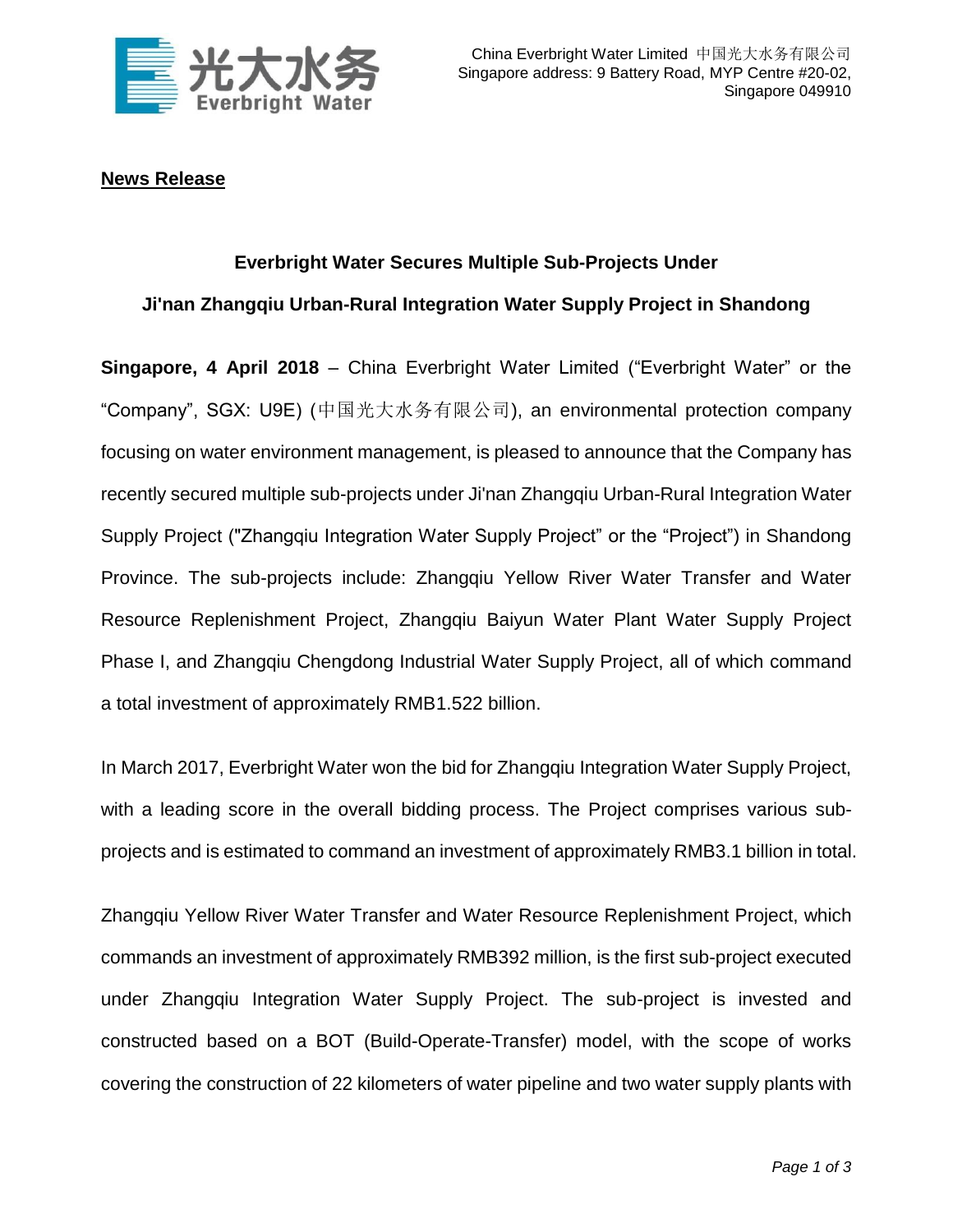

a combined daily processing capacity of  $100,000$  m<sup>3</sup>. The sub-project is currently under construction.

Zhangqiu Baiyun Water Plant Water Supply Project has a total designed daily water supply capacity of  $200,000$  m<sup>3</sup>. Phase I of the sub-project, which will be invested and constructed based on a BOT model, commands an investment of approximately RMB1.08 billion and has a designed daily water supply capacity of  $100,000$  m<sup>3</sup>. The sub-project is expected to meet daily water demand from the local areas including: the downtown areas, western urban areas, Chengdong Industrial Park and villages and towns in the central northern areas of Zhangqiu District.

Zhangqiu Chengdong Industrial Water Supply Project will also be invested and constructed based on a BOT model, with an investment of approximately RMB50 million. The sub-project, which involves the construction of 7.7 kilometers of water supply pipeline, will supply water from the water sources to the Chengdong Industrial Park.

**Mr. An Xuesong**, **Deputy General Manager of China Everbright International Limited**, **Executive Director and CEO of Everbright Water**, said, "Zhangqiu Integration Water Supply Project is Everbright Water's first mega integrated water supply project. It is also a key project for the local's well-being and a solution to municipal water supply issues in Zhangqiu District. The Company will maintain its efficient and high-quality work ethos, and work closely with the local government to steadily and efficiently carry out the construction works of all the sub-projects. On this basis, Everbright Water will further expand and enhance the cooperation in water supply and other water environment management areas in Zhangqiu District to satisfy the local water supply demand. In addition, Everbright Water